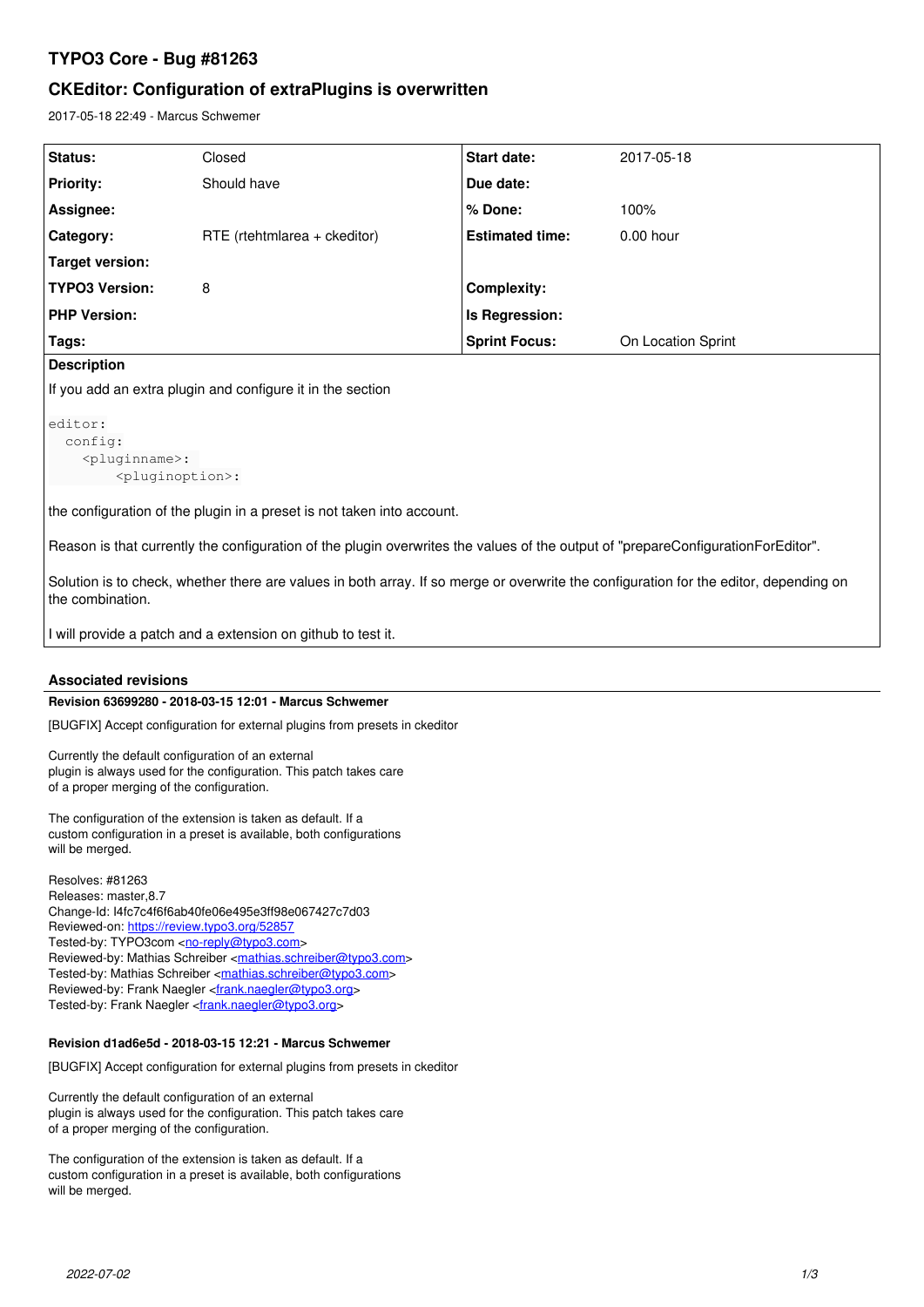Resolves: #81263 Releases: master,8.7 Change-Id: I4fc7c4f6f6ab40fe06e495e3ff98e067427c7d03 Reviewed-on:<https://review.typo3.org/56157> Tested-by: TYPO3com [<no-reply@typo3.com](mailto:no-reply@typo3.com)> Reviewed-by: Frank Naegler <*frank.naegler@typo3.org>* Tested-by: Frank Naegler <*[frank.naegler@typo3.org>](mailto:frank.naegler@typo3.org)* 

## **History**

#### **#1 - 2017-05-18 23:07 - Gerrit Code Review**

*- Status changed from New to Under Review*

Patch set 1 for branch **master** of project **Packages/TYPO3.CMS** has been pushed to the review server. It is available at <https://review.typo3.org/52857>

### **#2 - 2017-05-18 23:08 - Gerrit Code Review**

Patch set 2 for branch **master** of project **Packages/TYPO3.CMS** has been pushed to the review server. It is available at <https://review.typo3.org/52857>

#### **#3 - 2017-05-19 00:30 - Marcus Schwemer**

You can find the example plugin to experiment with here:

[https://github.com/mschwemer/rte\\_ckeditor\\_wordcount](https://github.com/mschwemer/rte_ckeditor_wordcount)

### **#4 - 2017-05-19 10:05 - Marcus Schwemer**

*- Subject changed from Configuration of extraPlugins is overwritten to CKEditor: Configuration of extraPlugins is overwritten*

*- Category set to RTE (rtehtmlarea + ckeditor)*

Here is the extension for testing: [https://github.com/mschwemer/rte\\_ckeditor\\_wordcount](https://github.com/mschwemer/rte_ckeditor_wordcount)

#### **#5 - 2017-06-03 18:30 - Gerrit Code Review**

Patch set 3 for branch **master** of project **Packages/TYPO3.CMS** has been pushed to the review server. It is available at <https://review.typo3.org/52857>

#### **#6 - 2017-11-24 21:57 - Benni Mack**

*- Sprint Focus set to On Location Sprint*

#### **#7 - 2018-03-02 15:59 - Gerrit Code Review**

Patch set 4 for branch **master** of project **Packages/TYPO3.CMS** has been pushed to the review server. It is available at <https://review.typo3.org/52857>

#### **#8 - 2018-03-03 22:13 - Gerrit Code Review**

Patch set 5 for branch **master** of project **Packages/TYPO3.CMS** has been pushed to the review server. It is available at <https://review.typo3.org/52857>

#### **#9 - 2018-03-07 21:19 - Gerrit Code Review**

Patch set 6 for branch **master** of project **Packages/TYPO3.CMS** has been pushed to the review server. It is available at <https://review.typo3.org/52857>

#### **#10 - 2018-03-15 12:01 - Gerrit Code Review**

Patch set 1 for branch **TYPO3\_8-7** of project **Packages/TYPO3.CMS** has been pushed to the review server. It is available at <https://review.typo3.org/56157>

#### **#11 - 2018-03-15 12:30 - Marcus Schwemer**

- *Status changed from Under Review to Resolved*
- *% Done changed from 0 to 100*

Applied in changeset [63699280fb4927bd631d77e0b817055e4323f23e](https://forge.typo3.org/projects/typo3cms-core/repository/1749/revisions/63699280fb4927bd631d77e0b817055e4323f23e).

#### **#12 - 2018-10-02 10:59 - Benni Mack**